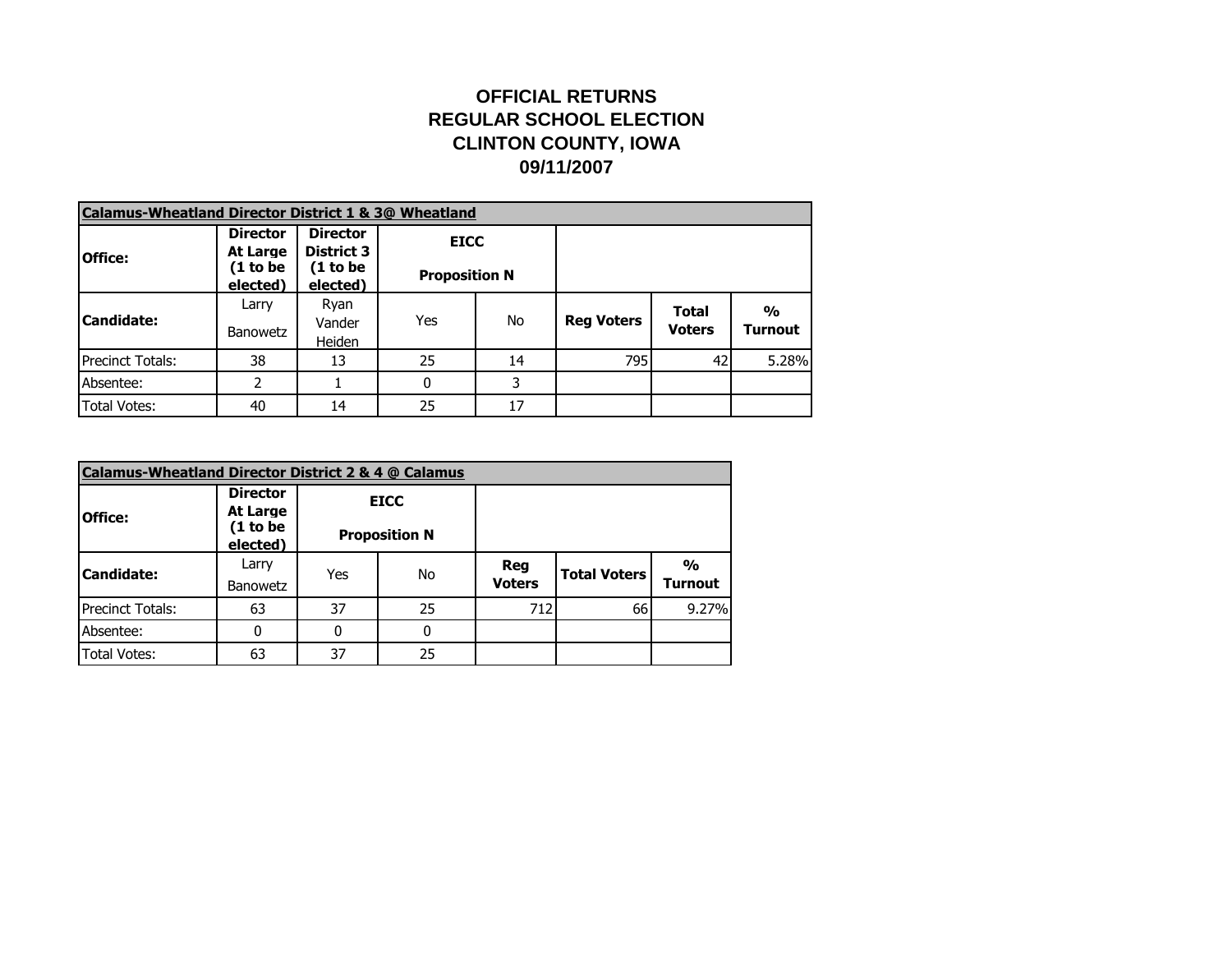| <b>Camanche</b>     |                        |                                               |                       |     |                                     |                      |                               |                                 |
|---------------------|------------------------|-----------------------------------------------|-----------------------|-----|-------------------------------------|----------------------|-------------------------------|---------------------------------|
| <b>Office:</b>      |                        | <b>Director At Large</b><br>(3 to be elected) |                       |     | <b>EICC</b><br><b>Proposition N</b> |                      |                               |                                 |
| <b>Candidate:</b>   | <b>James</b><br>Boysen | <b>Steve</b><br>Campie                        | Shelley<br>McCausland | Yes | No                                  | Reg<br><b>Voters</b> | <b>Total</b><br><b>Voters</b> | $\frac{0}{0}$<br><b>Turnout</b> |
| Camanche 1          | 27                     | 27                                            | 28                    | 22  | 9                                   | 1,105                | 39                            | 3.53%                           |
| Camanche 2          | 41                     | 52                                            | 50                    | 30  | 25                                  | 2,408                | 74                            | 3.07%                           |
| Absentee:           | 19                     | 21                                            | 20                    | 18  | 4                                   |                      |                               |                                 |
| <b>Total Votes:</b> | 87                     | 100                                           | 98                    | 70  | 38                                  |                      |                               |                                 |

| <b>Central Clinton</b> |                                         |                   |     |                      |                   |               |                |
|------------------------|-----------------------------------------|-------------------|-----|----------------------|-------------------|---------------|----------------|
| Office:                | <b>Director At Large</b><br><b>EICC</b> |                   |     |                      |                   |               |                |
|                        |                                         | (2 to be elected) |     | <b>Proposition N</b> |                   |               |                |
| <b>Candidate:</b>      | Dennis                                  | Jim.              | Yes | No                   |                   | <b>Total</b>  | $\frac{0}{0}$  |
|                        | Campbell                                | Irwin Jr.         |     |                      | <b>Reg Voters</b> | <b>Voters</b> | <b>Turnout</b> |
| C0-1 Low Moor          | 18                                      | 19                | 11  | 13                   | 440               | 27            | 6.14%          |
| DeWitt 1               | 58                                      | 60                | 45  | 30                   | 1,624             | 82            | 5.05%          |
| DeWitt 2               | 82                                      | 94                | 72  | 31                   | 1,911             | <b>115</b>    | 6.02%          |
| DeWitt 3               | 47                                      | 46                | 32  | 22                   | 1,085             | 60            | 5.53%          |
| IC0-3 Grand Mound      | 55                                      | 53                | 28  | 32                   | 815               | 63            | 7.73%          |
| C0-4 Welton            | 20                                      | 21                | 13  | 11                   | 424               | 25            | 5.90%          |
| Absentee:              | 24                                      | 23                | 16  | 9                    |                   |               |                |
| <b>Total Votes:</b>    | 304                                     | 316               | 217 | 148                  |                   |               |                |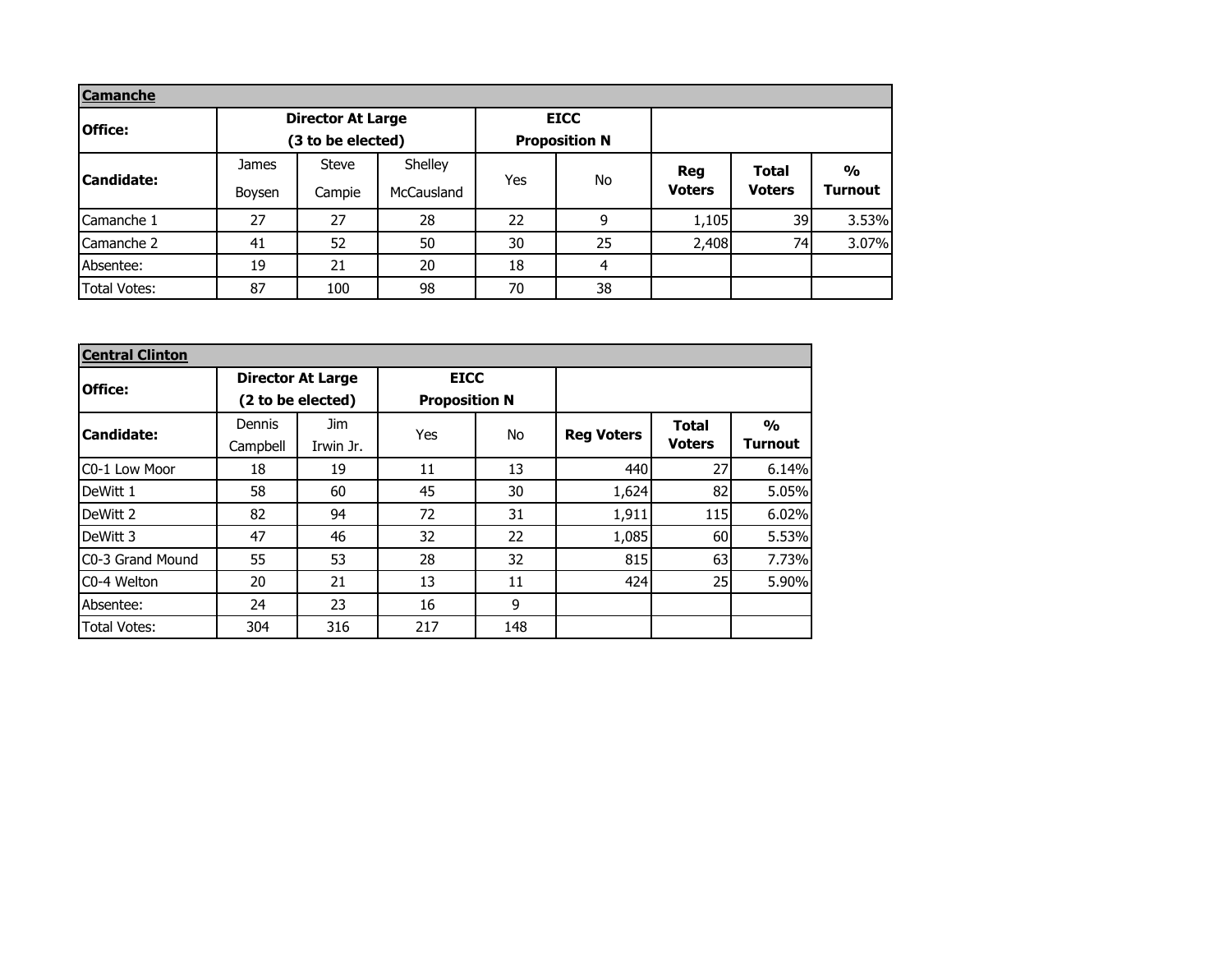| <b>Clinton</b>                                                  |          |               |                                                                                  |                                        |                      |     |     |               |               |                |
|-----------------------------------------------------------------|----------|---------------|----------------------------------------------------------------------------------|----------------------------------------|----------------------|-----|-----|---------------|---------------|----------------|
| <b>Director At Large</b><br>(2 to be elected)<br><b>Office:</b> |          |               | <b>Eastern</b><br>Iowa<br><b>Community</b>                                       | <b>EICC</b>                            |                      |     |     |               |               |                |
|                                                                 |          |               | <b>College</b><br><b>Proposition N</b><br><b>District</b><br>(Merged<br>Area IX) |                                        |                      |     |     |               |               |                |
|                                                                 |          |               |                                                                                  | <b>Director</b><br><b>District VII</b> |                      |     |     |               |               |                |
|                                                                 |          |               |                                                                                  |                                        | (1 to be<br>elected) |     |     |               |               |                |
| <b>Candidate:</b>                                               | Brian J. | Aaron         | Joani                                                                            | Stephen                                | Kendra L.            | Yes | No  | <b>Reg</b>    | Total         | $\frac{0}{0}$  |
|                                                                 | Angwin   | <b>Bitner</b> | Kittoe                                                                           | Teney                                  | <b>Beck</b>          |     |     | <b>Voters</b> | <b>Voters</b> | <b>Turnout</b> |
| Clinton Ward 1                                                  | 36       | 47            | 57                                                                               | 47                                     |                      | 52  | 51  | 3,445         | 131           | 3.80%          |
| Clinton Ward 2                                                  | 112      | 88            | 109                                                                              | 96                                     |                      | 156 | 58  | 4,125         | 252           | 6.11%          |
| Clinton Ward 3                                                  | 140      | 87            | 156                                                                              | 144                                    |                      | 168 | 100 | 4,519         | 329           | 7.28%          |
| Cliinton Ward 4                                                 | 103      | 112           | 160                                                                              | 123                                    | 161                  | 164 | 85  | 4,585         | 302           | 6.29%          |
| Absentee:                                                       | 65       | 48            | 81                                                                               | 68                                     | 31                   | 92  | 50  |               |               |                |
| <b>Total Votes:</b>                                             | 456      | 382           | 563                                                                              | 478                                    | 192                  | 632 | 344 |               |               |                |

| <b>Delwood</b>      |                               |                                      |                      |    |                   |               |                |
|---------------------|-------------------------------|--------------------------------------|----------------------|----|-------------------|---------------|----------------|
| <b>Office:</b>      | <b>Director</b><br>District 1 | <b>Director</b><br><b>District 3</b> | <b>EICC</b>          |    |                   |               |                |
|                     | (1 to be<br>elected)          | (1 to be<br>elected)                 | <b>Proposition N</b> |    |                   |               |                |
| <b>Candidate:</b>   | Ronald J.                     | Steve A.                             |                      | No | <b>Reg Voters</b> | <b>Total</b>  | $\frac{0}{0}$  |
|                     | Filloon                       | Kinrade                              | Yes                  |    |                   | <b>Voters</b> | <b>Turnout</b> |
| Delmar              | 29                            | 29                                   | 25                   | 5  | 404               | 33            | 8.17%          |
| Elwood              | 35                            | 34                                   | 31                   | 9  | 385               | 47            | 12.21%         |
| Absentee:           | 7                             | 7                                    | 5                    | 3  |                   |               |                |
| <b>Total Votes:</b> | 71                            | 70                                   | 61                   | 17 |                   |               |                |